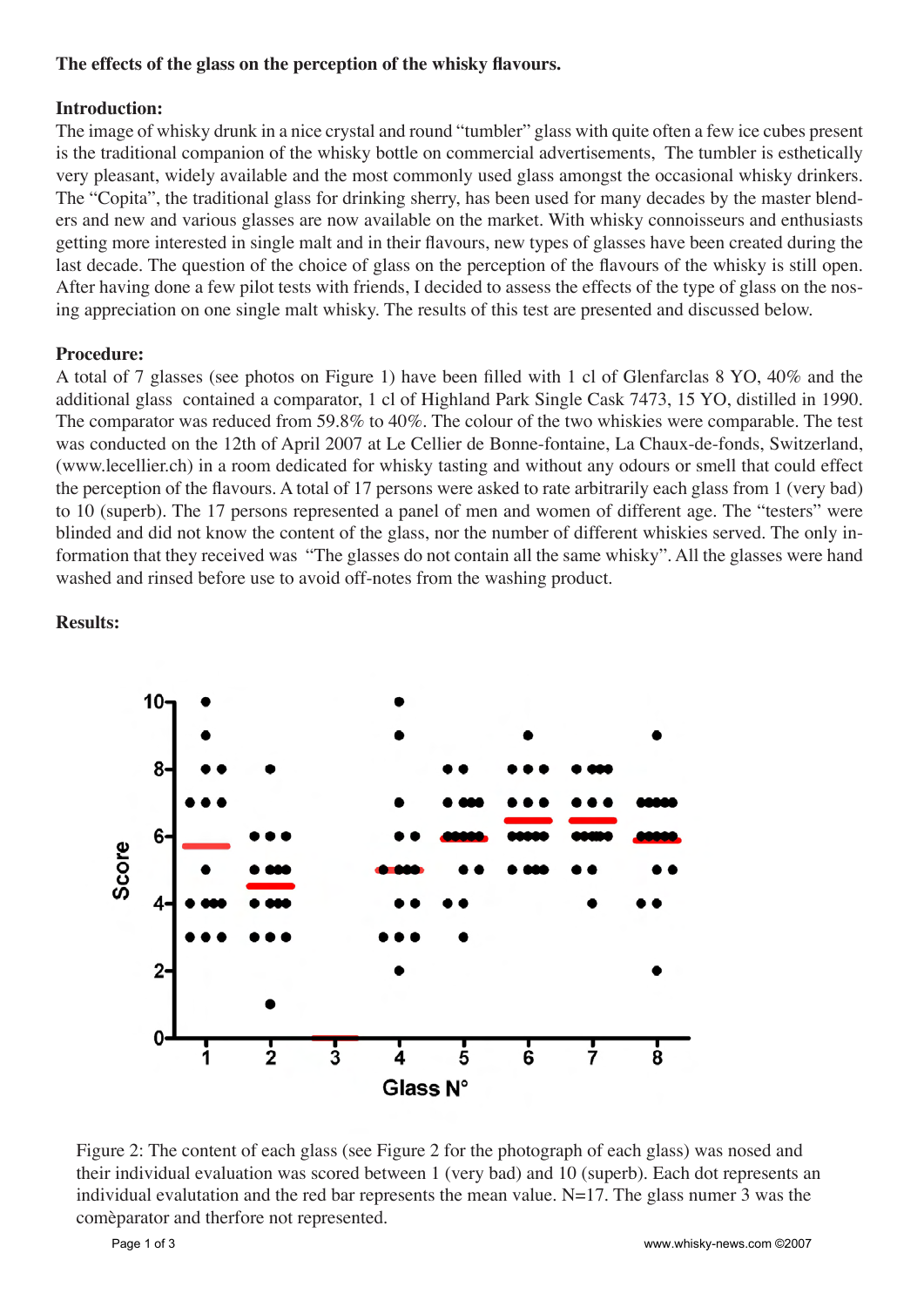Figure 1: Type of glasses used for the test



Note: The glasses are not represented at the same scale!